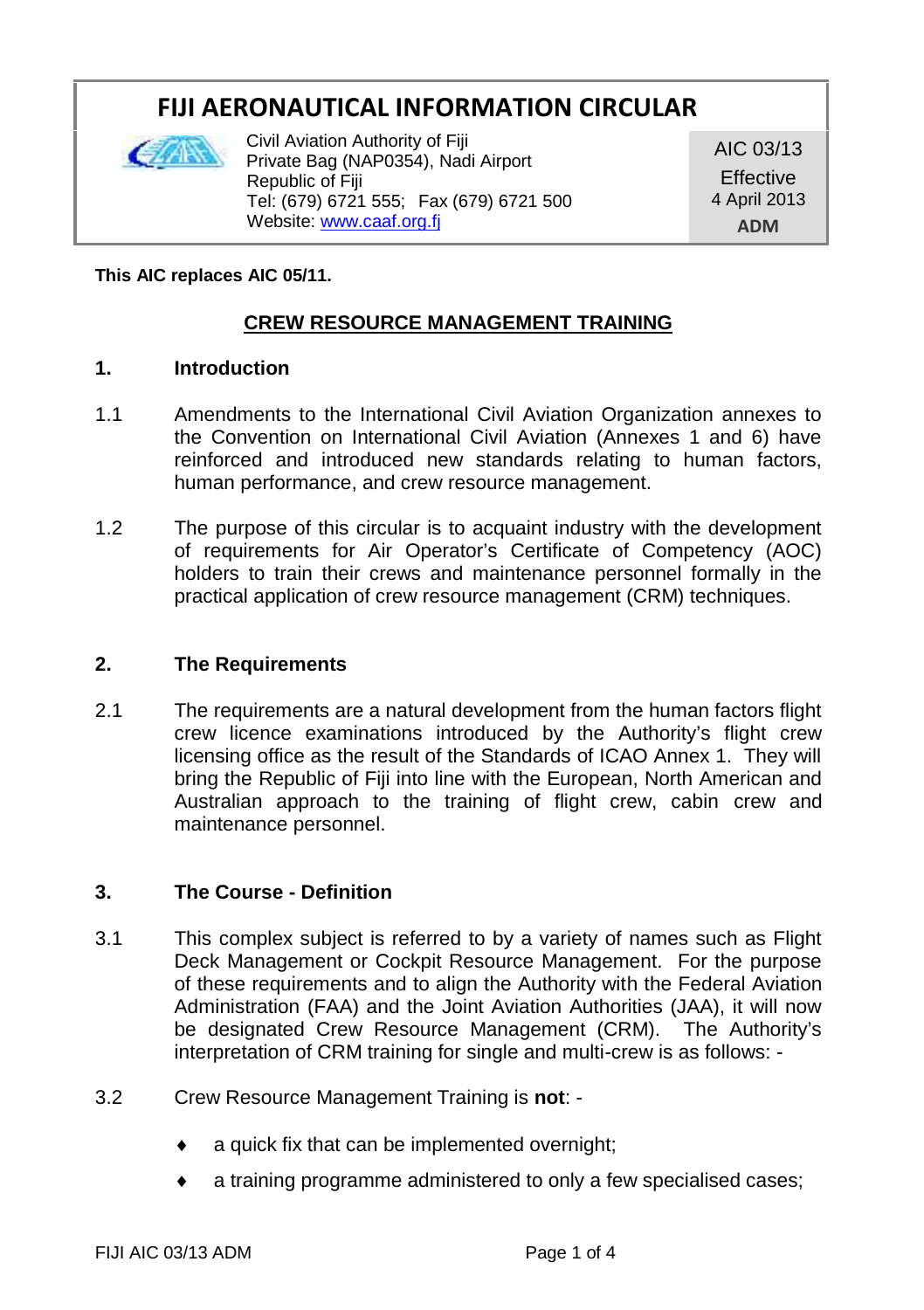- a scheme that occurs independently of other on-going training activities;
- a scheme where crews are given a specific prescription on how to work with others on the flight deck;
- another form of individually centred crew training;
- a passive-lecture classroom course;
- an attempt by management to dictate cockpit behaviour or to expose individuals' weaknesses.

# **GOOD CRM REQUIRES AN APPRECIATION OF HUMAN FACTORS**

- 3.3 Crew Resource Management Training **is**:
	- a comprehensive scheme for improving crew performance;
	- a scheme that addresses the entire crew performance;
	- a scheme that can be extended to all forms of crew training;
	- a scheme that concentrates on crew members' attitudes and behaviour, and their impact on safety;
	- an opportunity for individuals to examine their behaviour and make individual decisions on how to improve teamwork, within the aircraft and with outside agencies;
	- a scheme that uses the crew as a unit of training.

### **4. Applicability**

- 4.1 Any pilot joining a company will not need to attend a course immediately; CRM matters will be addressed during any licence issue/ANR 45 checks. The Authority will expect that an appropriate course is attended before completion of the second base check. A statement in the training manual should reflect this.
- 4.2 It is intended that all crew flying for the purposes of public transport, and maintenance personnel engaged in maintenance of such aircraft, will have attended a course on CRM, and thereafter a CRM refresher course every 24 months, whereas cabin crew shall complete a recurrency training program annually.
- 4.3 Check captains will need to consider CRM aspects on all checks carried out; it will therefore be necessary for all check/training captains who carry out both licence renewal and ANR 45 checks to attend a CRM course.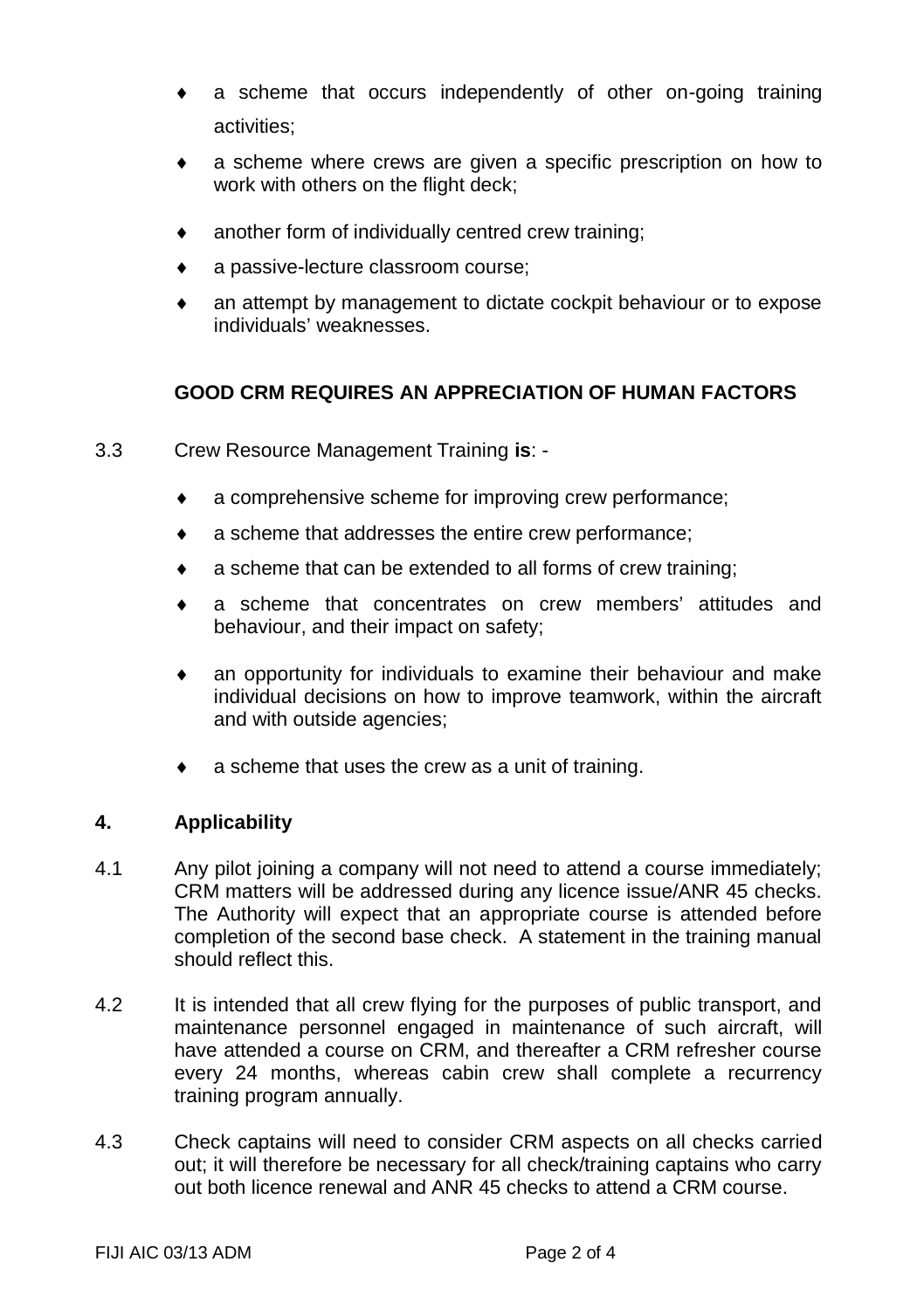# **5. CRM Course Acceptance by the Authority**

- 5.1 Any CRM course being arranged will need to be assessed by an appropriate CAAF inspector so that acceptance of course material and course presenter may be considered.
- 5.2 The structure of the course in most cases will be standardised; however, the syllabus should reflect the nature of the company operations as well as the crew operating procedures of those attending. Subjects to be included in the course are at the Annex to this Circular.
- 5.3 Ideally the CRM Initial course should be of 3 day duration but, providing the whole syllabus is covered, then a 2-day course may be acceptable. Refresher or renewal intensive courses for multi-crew and initial course for single pilot crew operations of one-day duration would be acceptable to the Authority. In any case since a large amount of material has to be assimilated it is essential that pre-course reading material is provided to help the trainees cover the complete syllabus in the time available.
- 5.4 Courses will fall into two categories:
	- (a) Courses restricted to staff employed by the operator; and
	- (b) courses available to other operators.
- 5.5 Operators of aircraft under 5700kg MAUW may use an "Online" CRM course that is approved by either CASA or CAA-NZ as meeting the requirements of CAAF.

## **6. Acceptance**

- 6.1 It will be necessary for each public transport operator to apply for a course acceptance. The operator may use a course provided by another operator if that course has already been accepted under the provision of paragraph 5.4(b). The need for individual operators to apply for their own course acceptance is a condition to ensure that the associated It will be necessary to include policy statements in the company training manual giving:
	- (a) Details of the courses that crews are to attend;
	- (b) how recurrent training is to be carried out;
	- (c) what company differences there are from the basic course if the course has been purchased from an outside agency;
	- (d) details of record keeping required; and
	- (e) procedures for new or freelance pilots (having attended previous courses).